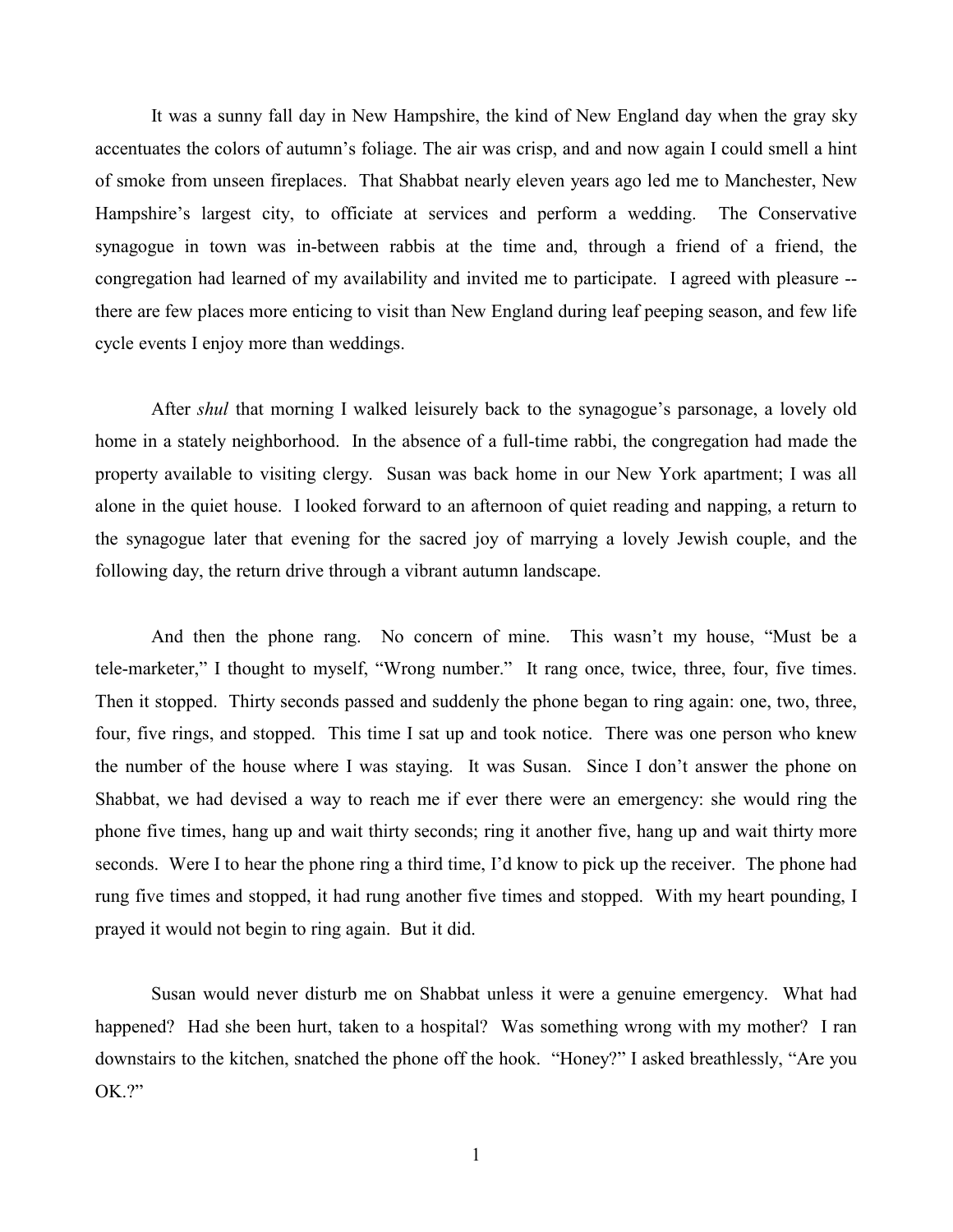She reassured me that she was. And then she paused. Very softly, and gently she said, "Your abba died this morning." Abba. My dad. Ironically, his death was the one that I *hadn't* expected. He had suffered from Parkinson's Disease for more than twenty-five years, and having survived health crisis after crisis, and hospitalization after hospitalization, his illness had been a constant backdrop to our family's life since childhood. When he died quietly on a Saturday morning in November of 1997, it took me by surprise.

That night was one of the most difficult evenings of my life. Remember, I had a wedding to perform; and no one in Manchester to pinch hit on my behalf. So, I smiled for the camera, hugged the bride and groom, and joked with members of the wedding party, never letting on that my father had died only hours earlier. I believe that the only way I made it through that night was Abba's presence with me under the *huppah* -- giving me the strength I needed at that moment. When the glass was broken, and the bride and groom had finally entered *yihud*, the brief period of marital seclusion that follows every Jewish wedding ceremony, I whispered to the synagogue president the reason why I couldn't stay for the reception. I asked him not to tell the bride and groom or their families about the circumstances of my unexpected departure, but simply to make vague allusion to a pressing family matter that required my presence back home.

I never saw that couple again, but will vividly remember that night for as long as I live. That day, life revealed to me the razor thin line that distinguishes ordinary existence from tumultuous upheaval, the nano-second that separates joy and tragedy. In the blink of an eye, a quiet Shabbat afternoon was dramatically altered by a parent's death; later that night, no more than four feet separated my camouflaged grief from a couple celebrating one of the happiest moments of their lives -- grief and joy living side-by-side under one wedding canopy.

The day my father died felt like Yom Kippur. No, not literally, of course. Nor even in the sense that our liturgy depicts Yom Kippur as a "*Yom HaDin*, a Day of Judgment." To be honest, I have trouble relating to God as a Jewish Santa Claus reading a list, checking it twice, determining the naughty and the nice on the Day of Atonement.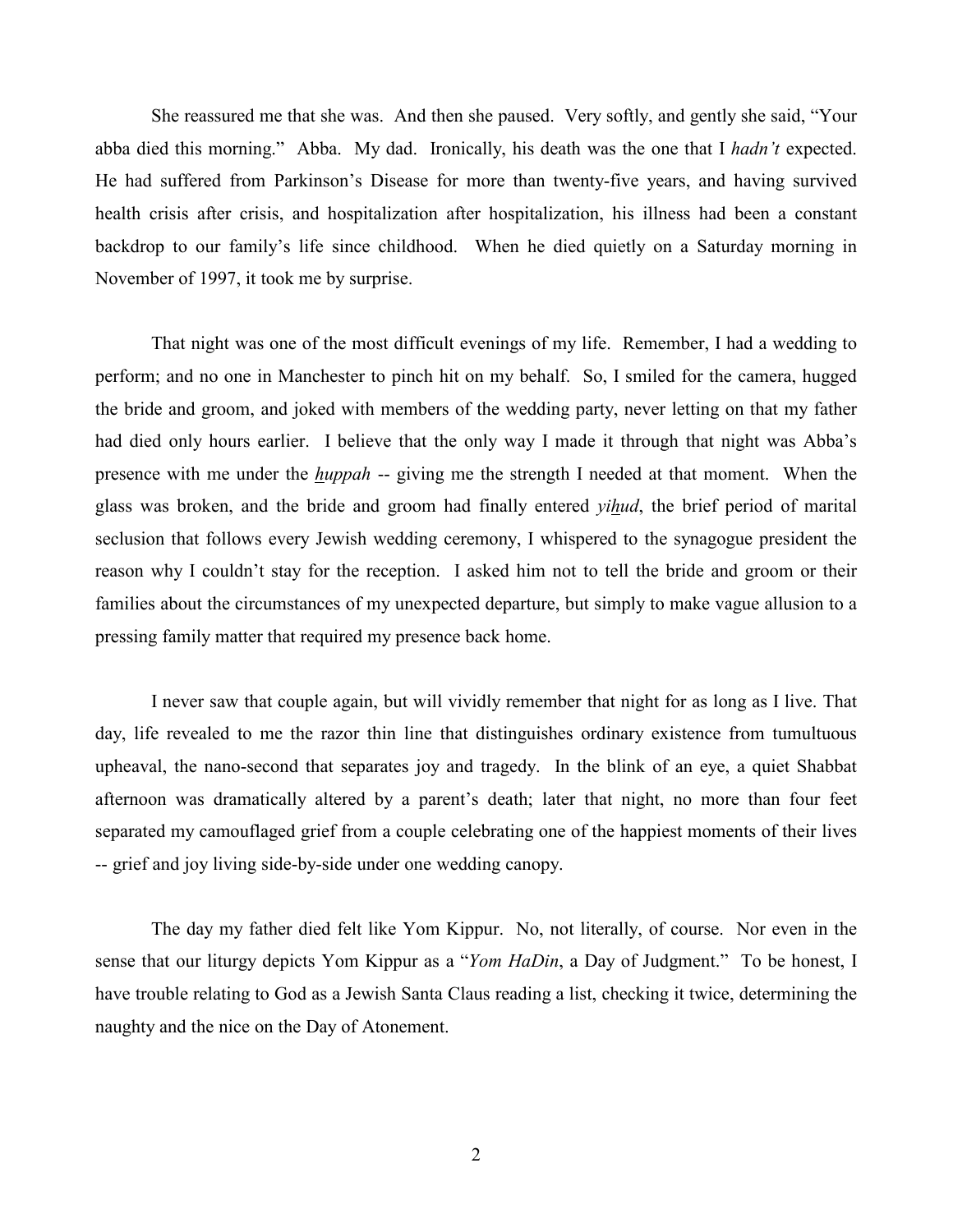Rather, it felt like Yom Kippur, because the day my dad died, life challenged me to consider its fragility, the nexus between grief and joy; it was an event that cut through the petty detritus of the mundane crap that encrusts our souls, the slights, hurts, and gossip of the plane on which we ordinarily live, the shallow drivel and superficial nonsense that permeates our everyday existence. Like a slap across the face, the message of Yom Kippur screams, "Wake up, you fool! What is really important to you? Look how fragile and easily it can be taken away!"

But there's a huge gap between the message of the Day Atonement and the way in which most of us observe the holiday. To experience Yom Kippur is very different than simply to live through it, untouched and unchanged. If we're pretty much the same people we were were last year when we arrived for services, if we haven't changed one fundamental facet of our character for the better, then we existed through Yom Kippur rather than felt it in our souls. If tomorrow when we return to work, nothing has changed, then we will have also missed Yom Kippur -- even if we were present at all services, fasted twenty-five hours, and dutifully *klopped* our chests whenever instructed to do so; even if we sang *ashamnu* in good voice. The difference between merely feeling Yom Kippur and feeling it deeply is the difference between looking at one's watch and wondering when services will end, and looking at one's watch and wondering how much time we have left on earth to best use the gift of life given us by God.

And that's a shame because Yom Kippur's message no one has forever eventually comes true for each and every one of us. And when it does, it may well be on an ordinary day, out of the blue and with no warning. We can generally anticipate the joyous celebrations of life -- we know about births at least nine months in advance, we receive *b'nai mitzvah* dates several years ahead of time, and plan weddings more than a year before they take place. But the slings and arrows of outrageous fortune, the tragedies and losses of life, more often than not they catch us unawares. Like a tsunami without an early warning system, we remain blissfully unaware of the tidal wave of grief until the second of impact. Indeed, even when we know of a loved one's impending death and have done what we can to prepare ourselves, even then the moment itself catches us off guard.

The sage Rabbi Eliezer once counseled his students, "רעוב יום אחד לפני מיתתך" one day before your death." His disciples protested, "How does anyone ever know the day of his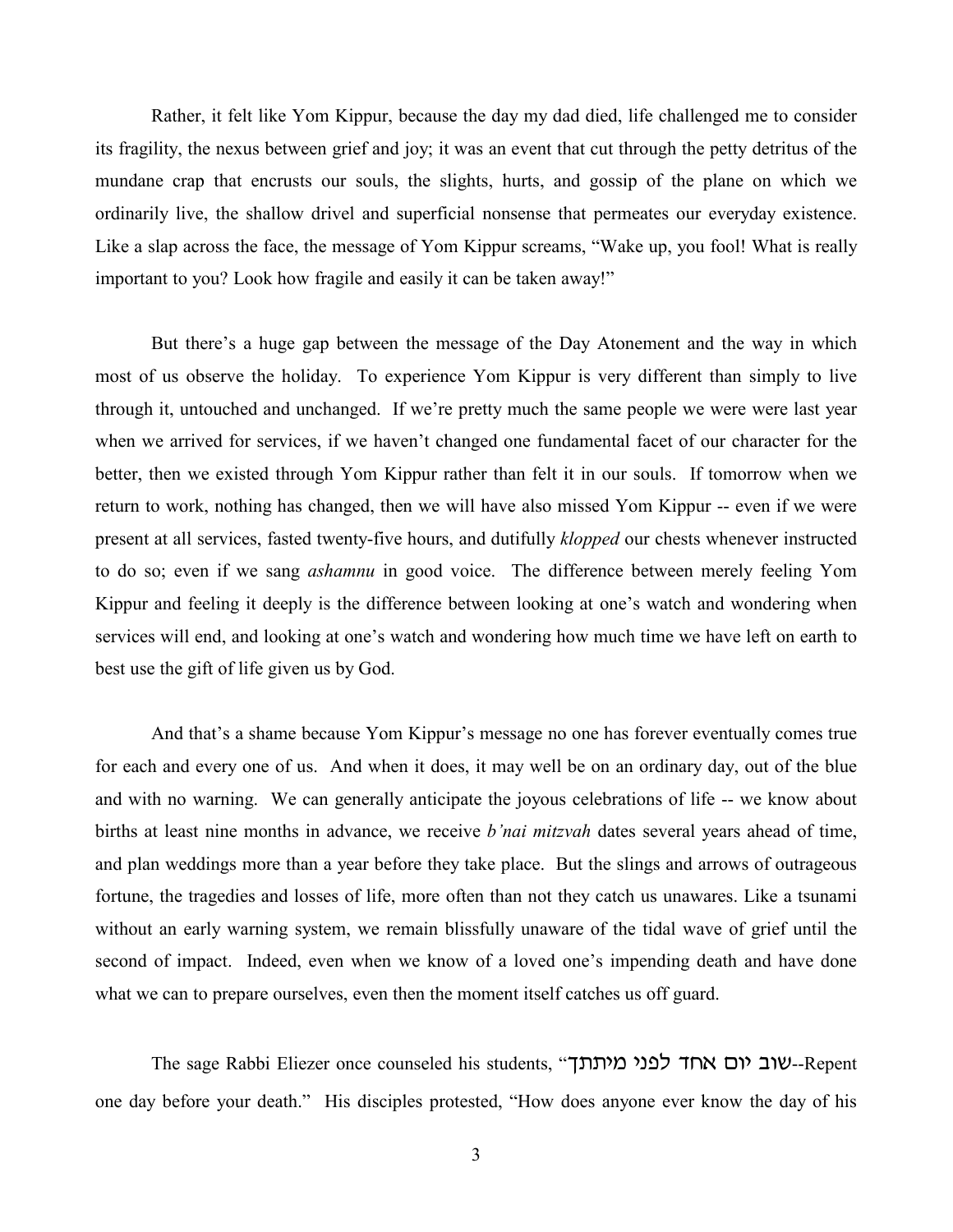death?" He replied, "All the more reason to start now, for if you were to die tomorrow, it could be said that you spent the rest of your life turning back to God" (*Shabbat* 153a).

And this is why Judaism, in its great wisdom, places Yom Kippur on our annual calendar as a gift of infinite value. If we could somehow internalize the message today -- a day when we aren't traumatized, a day when we're sitting with friends and family, if we could do it now and not wait for tragedy to strike, our lives would be fuller, happier, more productive, and richer in meaning. To internalize the fragility and uncertainty of life NOW won't magically prevent tragedy from happening to us some day, but it can offer us comfort when the time comes that we did our best to love and live without cause for regret.

Some years ago, Carnegie-Mellon University in Pittsburgh instituted a program entitled "The Last Lecture." Every year the faculty invites a different professor to consider the same hypothetical question: what wisdom would they want to impart to their students if they only had one last opportunity to address them? When Randy Pausch, a professor of computer science, was asked to address the academic university, he didn't have to imagine the task as a creative exercise. Just over a year ago -- four days before Yom Kippur to be exact -- Dr. Pausch strode into a crowded lecture hall, thanked the audience for coming, cracked a few jokes, and then said, "In case there's anybody who wandered in and doesn't know the back story, my dad always taught me that when there's an elephant in the room, introduce it. If you look at my CT scans" -- and here he flashed a giant slide entitled "The Elephant in the Room" on the wall behind him -- "there are approximately ten tumors in my liver, and the doctors told me I have three to six months of good health left."

After a few seconds of silence, he continued. "All right. That is what it is. We can't change it. We just have to decide how we'll respond. We cannot change the cards we are dealt; just how we play the hand." For the next 100 minutes, Randy Pausch spoke . . . He spoke about achieving one's childhood dreams . . . He talked about gratitude for the opportunities given him rather than regret for what he might not be able to achieve . . . He talked about how people can choose to frame their own attitudes . . . the significance of taking risks, and the gift of learning from mistakes rather than dwelling on them. Randy Pausch's last lecture wasn't about dying at all, it was about living. And in his short life -- he passed away in July just a few months shy of his 48th birthday -- he lived and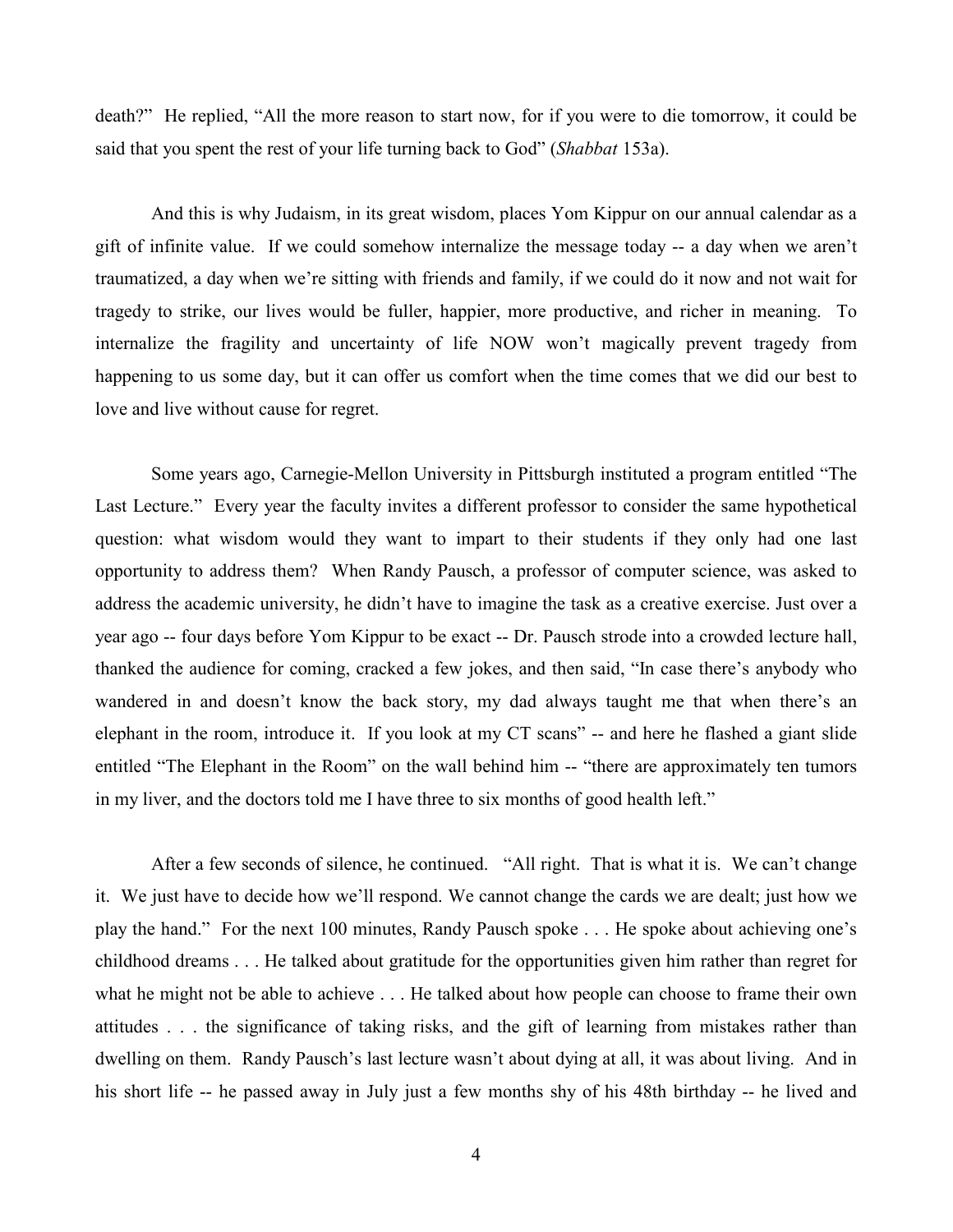loved more deeply and meaningfully than many others granted far longer spans of years.

The reason we need Yom Kippur on our calendar is that so many of us believe the myth of our own immortality. I know we realize intellectually that life doesn't last forever, but so often there is a fundamental disconnect between cerebral cognition and visceral reality in our *kishkes*. As a rabbi I watch the many individuals who suffer from imaginary immortality syndrome. There are the alcoholics and addicts who deep down understand they have a problem, but postpone dealing with their disease, because they know it will be someone else's liver, brain or heart that fails this year, not theirs; the smokers who understand the linkage between cigarettes and lung cancer, but act like the statistics don't include them.

There are the families in which the various kin would prefer to remain mortal enemies because they know they'll be around when so-and-so comes crawling for forgiveness. There are others who watch loved ones die suddenly, but won't take the time to bother with a will, a medical directive, or the purchase of life insurance; death is something that happens to someone else, not them. There are the husbands and wives who won't tackle their crumbling relationships in one direction or another, because they magically believe their marital problems will work out and they have all the time in the world; there are the children who treat parents callously and know it, believing they'll be able to make it up later on, and the parents who defer spending time with their children as they await for a non-existent genie who will grant them more of that elusive substance we call life. We know that we could do better, we know that we hold grudges, we know, we know, we know. . . .But we'll live with these burdens because its easier . . . and because we can fix things tomorrow. Yet we would do well to pay heed to Shakespeare's MacBeth, who certainly understood the message of Yom Kippur: "Tomorrow, and tomorrow, and tomorrow, creeps in this petty pace from day to day, to the last syllable of recorded time; and all our yesterdays have lighted fools the way to a dusty death. Out, out, brief candle! Life's but a walking shadow, a poor player that struts and frets his hour upon the stage, and then is heard no more."

You see, my friends, Yom Kippur is the gift of the last lecture, an opportunity to decide for ourselves what is really important, to realize that yesterday no longer exists, that tomorrow may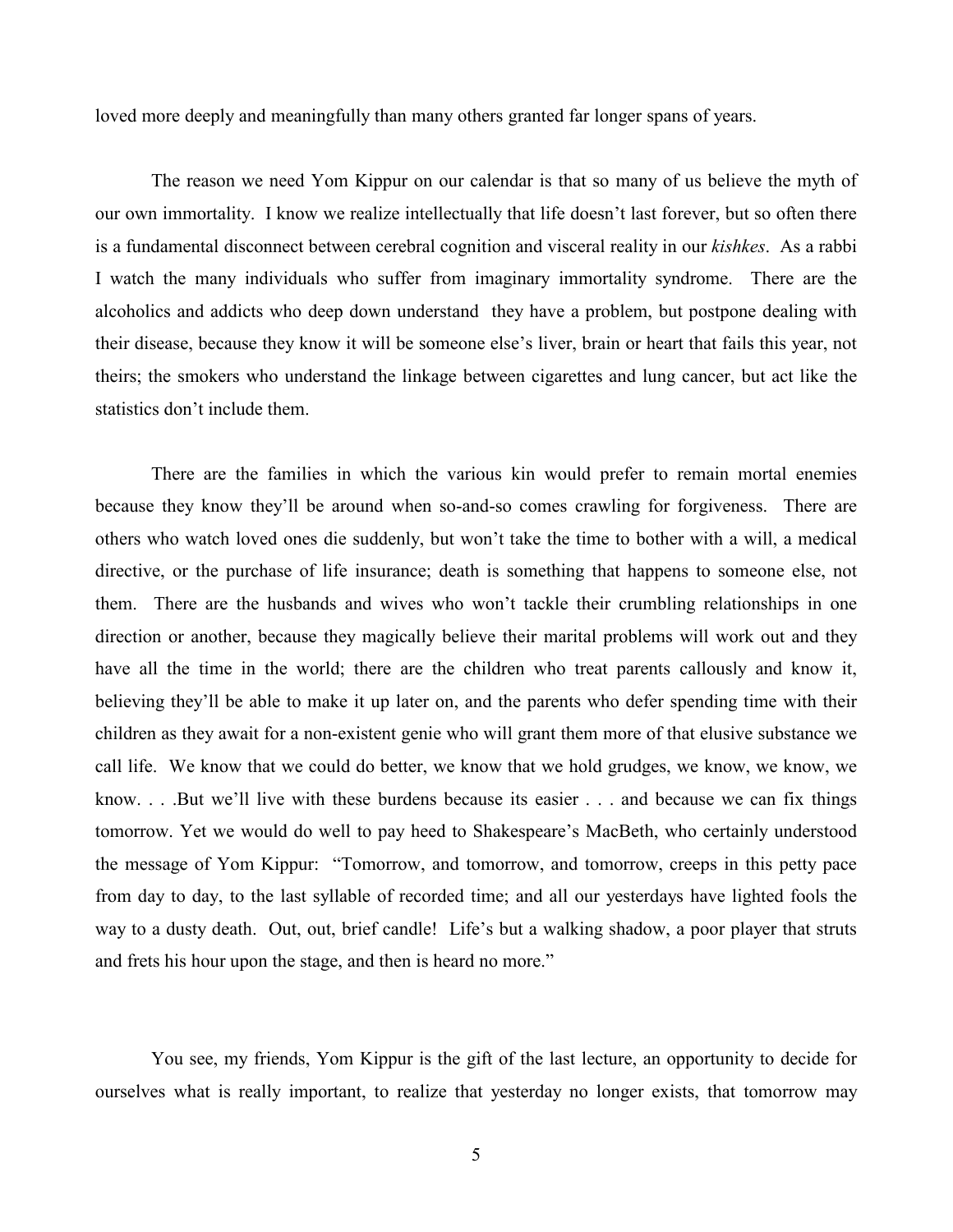never arrive, and that all we really have is here and now. And if we understand that, we'd understand how, no more than an hour after learning of his terminal diagnosis, Randy Pausch could say to his wife, "I just want you to know that it feels great to be alive, and to be here today, alive with you. So today, right now, well this is a wonderful day. And I want you to know how much I'm enjoying it." He thought about that and about his wife's smile, and knew then -- that's the way the rest of his life would need to be lived.

Judaism doesn't ask us to live anxiously with an invisible hourglass perched on our shoulders, nervously and helplessly watching as the sand flows ceaselessly, grain after grain, in a single direction. Life is NOT an inexorable march toward death. Death may be the end of the road, but it comes not to negate life's meaning, but rather to make it possible. Every single moment we live is an opportunity for a new arrival, a new beginning, a chance to repair our shattered souls, to affirm that which really matters, to re-create ourselves, to bridge the gap with loved ones, to jump out of the mire of past resentments, slights and insults, to forego the fleeting pleasure that comes with punishing those closest to us . . . including ourselves.

So often people will ask me in anguish, "Rabbi, is there life beyond the grave?" I don't know. But maybe that isn't the question we should be asking. As the philosopher Abraham Joshua Heschel once put it, "The cry for a life beyond the grave is presumptuous if there is no cry for eternal life prior to our descending to the grave. The world-to-come is not only a hereafter, but also a herenow." Trapped by grudges or dead dreams in a yesterday that is gone is no better or worse that banking on tomorrows that do not exist, that may never exist. Either way, when we do so we cease to live fully in the present, and if we are not fully alive right now at this instant, then we are not fully alive, period.

We lead our lives like they are questions in search of answer, but perhaps we have it all backwards. Life itself is an answer, a response to the questions that come only after we are gone. In the Babylonian Talmud, the sage Rabbah once taught that when a person is brought before the Heavenly Court he will be asked, "Did you conduct your financial affairs with integrity? Did you set aside fixed time for the study of Torah? Did you occupy yourself with raising a family? Did you hope for Israel's redemption and work for universal peace? Did you search for wisdom? Did you